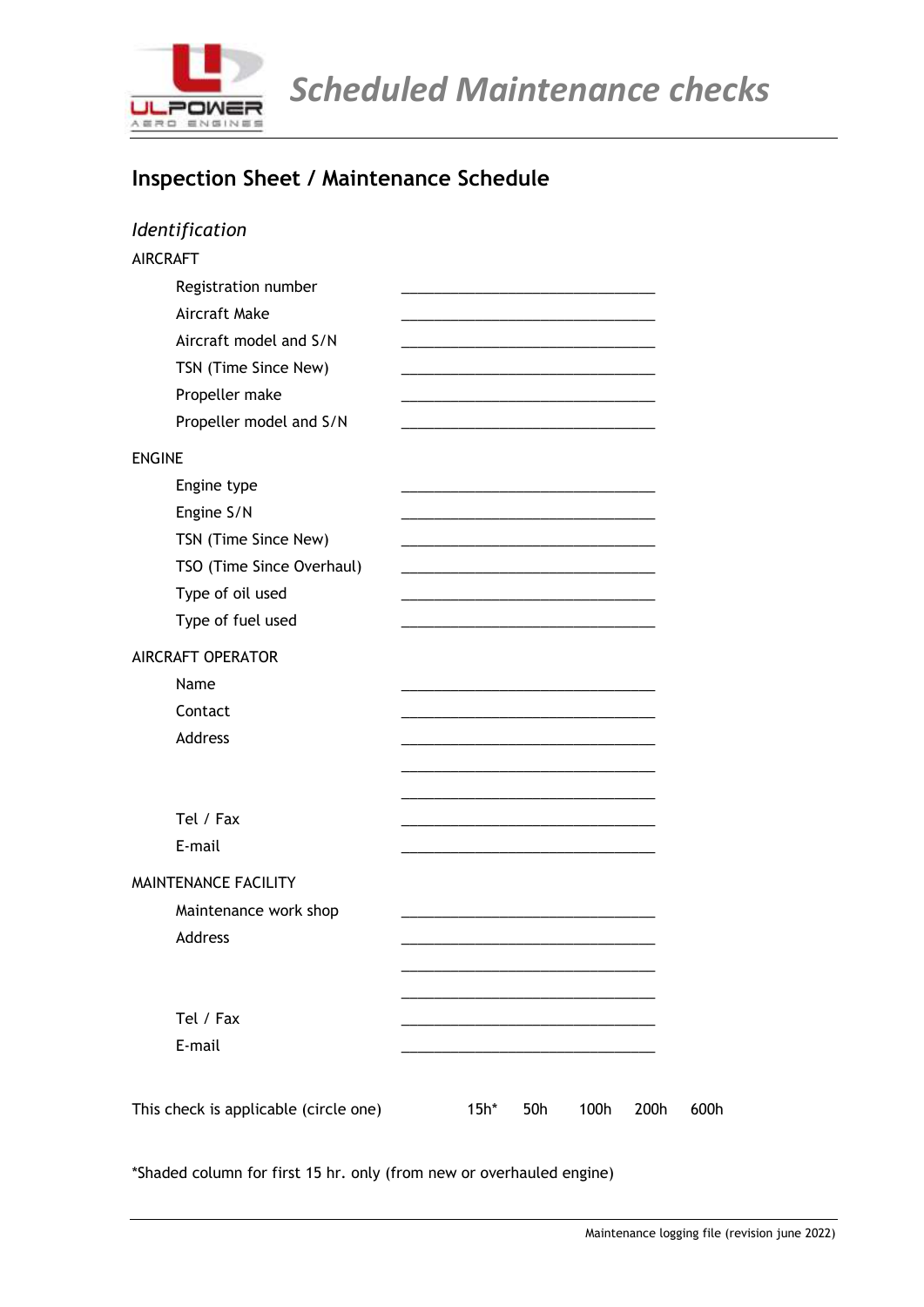

#### *Maintenance Schedule*

Perform the following inspection tasks at the intervals shown. Check our interactive maintenance manual for more info. (available from website www.ulpower.com)

> **Legend:**  $X =$  do the task at indicated time, but at least once a year  $X/T =$  do the task at indicated time Blank= No task required

| Inspection Items                                                                                                                                                                                                                                           |              | Check (Hr) | Signature |     |  |
|------------------------------------------------------------------------------------------------------------------------------------------------------------------------------------------------------------------------------------------------------------|--------------|------------|-----------|-----|--|
|                                                                                                                                                                                                                                                            |              | 50         | 100       | 200 |  |
| Visual inspection of the engine                                                                                                                                                                                                                            |              |            |           |     |  |
| a) General inspection of the engine for damage and<br>abnormalities, including obstructions, cracks, wear and<br>condition of cooling air ducts, baffling and cylinder<br>cooling. Take note of changes caused by temperature.                             |              | X          | X         | χ   |  |
| b) Thoroughly inspect engine for missing or loose bolts, nuts,<br>pins, etc. Replace as necessary.                                                                                                                                                         | X            | X          | X         | X   |  |
| c) Inspection of all temperature and pressure sensors.                                                                                                                                                                                                     | $\mathsf{X}$ | X          | X         | X   |  |
| d) Inspection of all oil lines for damage, including leakage,<br>hardening from heat, porosity, loose connections and<br>secure attachments. Verify routing for kinks and<br>restrictions like restricted elbows.                                          | X            | X          | X         | X   |  |
| e) Inspect all fuel lines, filters, injectors and pressure<br>regulator for damage, including leakage, hardening from<br>heat, porosity, loose connections and secure attachments.<br>Verify routing for kinks and restrictions like restricted<br>elbows. | X            | X          | X         | X   |  |
| f) Verify the complete electrical wiring system including<br>tight fit of connectors, damage and wear.                                                                                                                                                     | X            | X          | Χ         | Χ   |  |
| g) Check exhaust system for cracks (especially when cabin<br>heating is taken from around the exhaust).                                                                                                                                                    | X            | X          | X         | X   |  |
| Verification of engine suspension                                                                                                                                                                                                                          |              |            |           |     |  |
| a) Inspect engine mounts, dampers and fasteners for secure<br>fit, including damage from heat, deformation, cracks.<br>Replace as necessary.                                                                                                               | X            | χ          | X         | X   |  |
| Engine external parts                                                                                                                                                                                                                                      |              |            |           |     |  |
| a) Inspect attachment screws and nuts of all external parts<br>for security and fit. Inspect safety wiring. Replace as<br>necessary.                                                                                                                       | X            | X          | X         | X   |  |
| <b>ECU</b>                                                                                                                                                                                                                                                 |              |            |           |     |  |
| Check connections are secure.<br>Verify air pressure sender route/line is secure and free of<br>blockages                                                                                                                                                  |              | X          | X         | X   |  |
| Oil level                                                                                                                                                                                                                                                  |              |            |           |     |  |
| a) Remove magnetic drain plug from bottom of oil sump and<br>clean magnet pickup<br>Drain old oil and inspect for foreign particles. Record<br>findings                                                                                                    | X            | X          | X         | X   |  |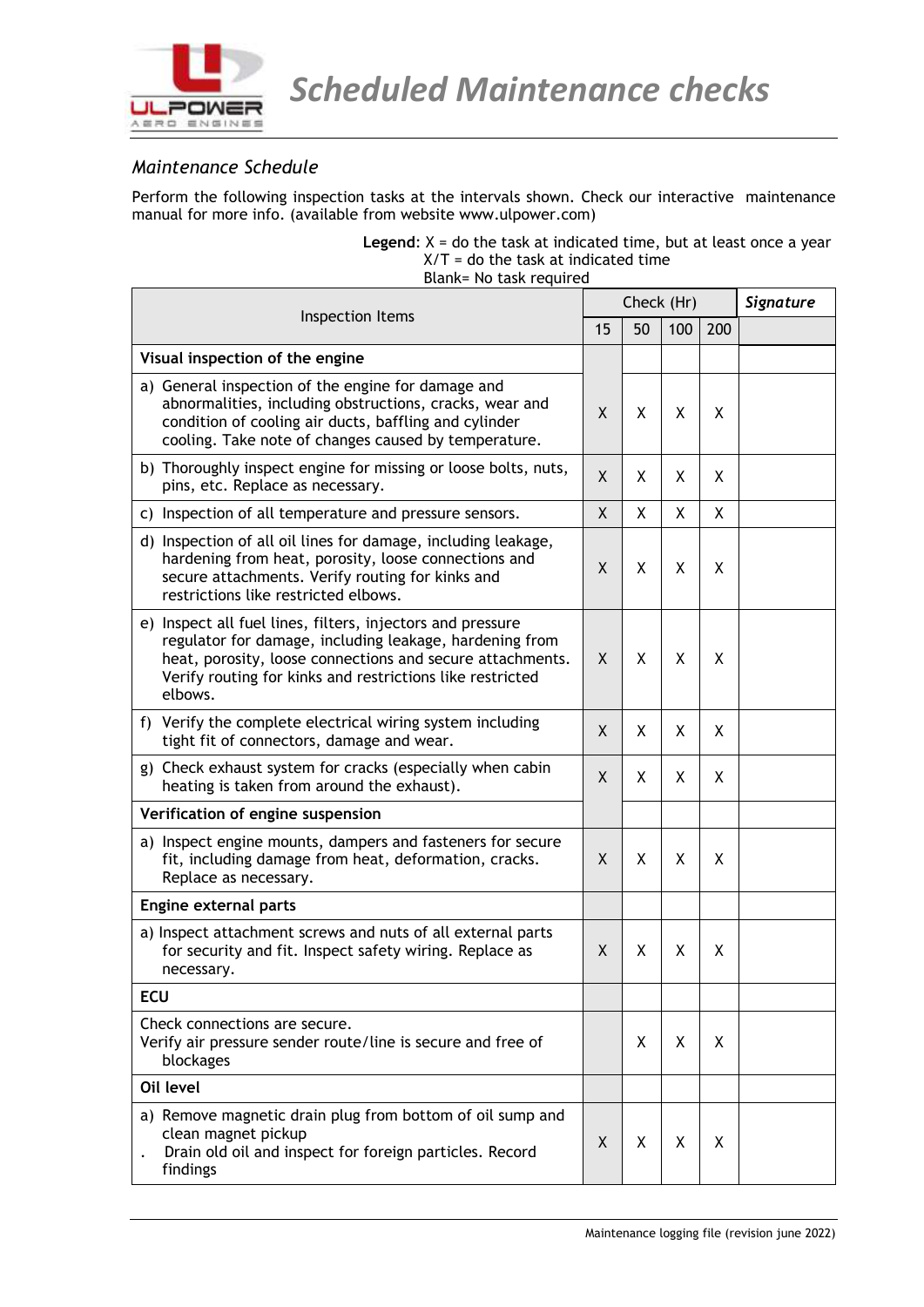

# *<u>ULPOWER</u> Scheduled Maintenance checks*

| Inspection Items                                                                                                                                                                            |     | Check (Hr) | Signature |         |  |
|---------------------------------------------------------------------------------------------------------------------------------------------------------------------------------------------|-----|------------|-----------|---------|--|
|                                                                                                                                                                                             |     | 50         | 100       | 200     |  |
| b) Replace copper sealing washers of drain plug and refit to<br>oil sump. Torque to 25Nm                                                                                                    | X   | X          | X         | X       |  |
| c) Refill oil sump with approx. [3 litres (iSA: 4l) 4 cylinder] [4<br>litres of oil (iSA 5l) 6 cylinder]. For correct volume and<br>type of oil, refer to Op. Manual.                       | X   | X          | χ         | X       |  |
| ! Turbo engine = replace oil every 50 hours or annually                                                                                                                                     | X   | X          | X         | $X$ $X$ |  |
| c) Refill oil sump with                                                                                                                                                                     |     |            |           |         |  |
| d) Inspect oil level and add oil as necessary to maximum<br>mark. For correct type of oil, refer to Operating Manual.                                                                       |     | X<br>X     |           | X       |  |
| Record quantity of oil added                                                                                                                                                                |     |            | χ         |         |  |
| NOTE: If using AVGAS, recommended oil change is 50 hours                                                                                                                                    |     |            |           |         |  |
| e) For aerobatic engines I(S)a only: add 250ml Teflon oil<br>additive (ULP-Partn° L0100120)                                                                                                 | X   | X          | X         | X       |  |
| Oil filter                                                                                                                                                                                  |     |            |           |         |  |
| Remove oil filter from engine and install new oil filter.<br>a)<br>Wipe clean mating surface. Lubricate mating sealing ring<br>of new oil filter with clean engine oil. Screw on new filter | X   | X          | X         | X       |  |
| by hand and torque to 15Nm.<br>Cut open old oil filter without producing any metal chips<br>b)<br>and inspect filter mat. Record findings.                                                  | X   | X          | χ         | χ       |  |
| Air filter                                                                                                                                                                                  |     |            |           |         |  |
| a) Inspection of the air filter. Replace as necessary.                                                                                                                                      | X   | X          | х         |         |  |
| b) Replace air filter.                                                                                                                                                                      |     |            |           | X       |  |
| <b>Fuel filters</b>                                                                                                                                                                         |     |            |           |         |  |
| a) Remove all fuel filters from aircraft and install new ones. *                                                                                                                            | X   |            |           | Χ       |  |
| *For UL520T clean the fuel pre filters and replace the fuel<br>fine filters                                                                                                                 | X   |            |           | x       |  |
| Cylinder heads (See note "Cylinder head bolts torque")                                                                                                                                      |     |            |           |         |  |
| Check torque of cylinder head bolts. Re-torque as necessary<br>(36Nm) - Do not loosen first.                                                                                                | X   |            | X         | X       |  |
| Cylinder heads to be re-torqued : $1 / 2 / 3 / 4 / 5 / 6$                                                                                                                                   |     |            |           |         |  |
| Rocker tappet                                                                                                                                                                               |     |            |           |         |  |
| a) Check tappet-valve clearance and adjust as necessary<br>$(0.15$ mm $\pm 0.05$ mm cold inlet and exhaust)<br>$(0.006$ in ±0.002in)<br>Record results                                      | X/T | X/T        | X/T       | X/T     |  |
| <b>Throttle valve</b>                                                                                                                                                                       |     |            |           |         |  |
| a) Inspect free movement of throttle lever.<br>Inspect that throttle cable allows full travel of throttle<br>lever.                                                                         | X.  | х          | х         | Χ       |  |
| b) Inspect throttle cable. Replace as necessary.                                                                                                                                            |     |            | X         | Χ       |  |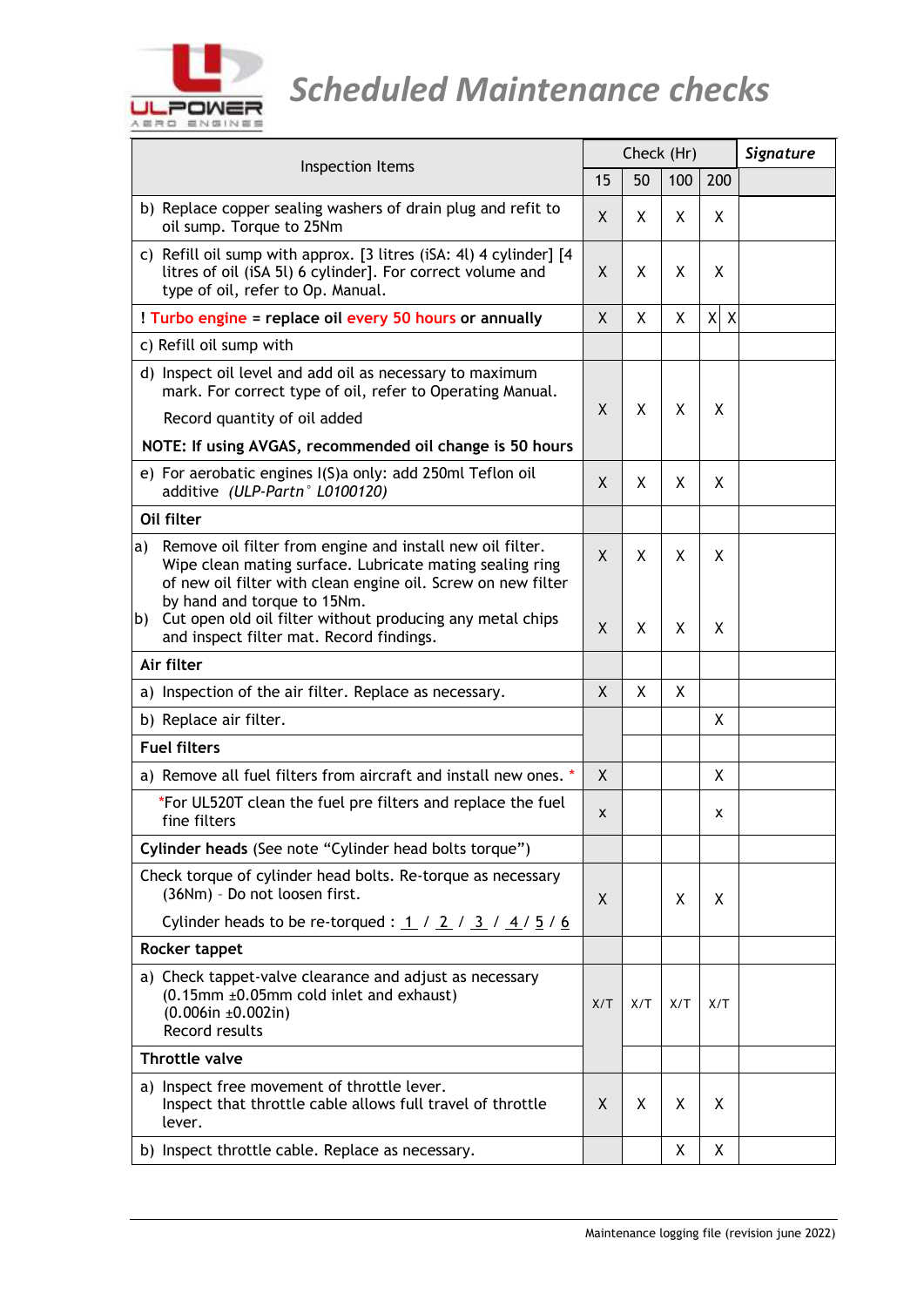

## *Scheduled Maintenance checks*

| Inspection Items                                                                                                                                                                              | Check (Hr) |    |     |     | Signature |
|-----------------------------------------------------------------------------------------------------------------------------------------------------------------------------------------------|------------|----|-----|-----|-----------|
|                                                                                                                                                                                               | 15         | 50 | 100 | 200 |           |
| Spark plugs                                                                                                                                                                                   |            |    |     |     |           |
| a) Renewal of spark plugs.                                                                                                                                                                    |            |    |     | Χ   |           |
| Spark plug connectors                                                                                                                                                                         |            |    |     |     |           |
| a) Verify security of connectors on both spark plug and<br>ignition coils.                                                                                                                    | X          | X  | X   | X   |           |
| Boost control valve (for UL520T only)                                                                                                                                                         |            |    |     |     |           |
| a) Clean filter and check pneumatic lines                                                                                                                                                     | X          | x  | x   | x   |           |
| Waste gate (for UL520T only)                                                                                                                                                                  |            |    |     |     |           |
| a) Clean filter and check connection with control valve                                                                                                                                       | X          | x  | x   | x   |           |
| Turbo compressor (for UL520T only)                                                                                                                                                            |            |    |     |     |           |
| a) Inspection of the turbo bracket for secure fit                                                                                                                                             | X          | X  | x   | x   |           |
| b) Inspection oil supply/oil return line from turbo                                                                                                                                           | X          | X  | x   | x   |           |
| <b>Check of compression</b>                                                                                                                                                                   |            |    |     |     |           |
| a) Inspect compression by differential pressure method.<br>Record results<br>- Leak test need to be done at least once a year<br>- In case running leaded fuel, leak test required every 50Hr |            |    |     | χ   |           |
| Engine test run                                                                                                                                                                               | X          | X  | X   | X   |           |
| a) Start the engine and run to operating temperature.                                                                                                                                         |            |    |     |     |           |
| Smoothly apply throttle to full power.<br>Check temperatures and pressures are within limits. Record<br>oil pressure, fuel pressure and engine speed (rpm)                                    | X          | X  | X   | X   |           |
| Bring engine to idle speed. Record engine speed (RPM)                                                                                                                                         |            |    |     |     |           |
| b) After engine test run, if replaced, check oil filter torque<br>(15Nm)                                                                                                                      | Χ          | х  | χ   | Χ   |           |
| c) After engine test run, inspect oil level and add oil as<br>necessary to maximum mark.                                                                                                      | Χ          | χ  | Χ   | χ   |           |
| d) After engine test run, adjust idle speed lever position if<br>necessary. Record new engine idle speed.                                                                                     | Χ          | χ  | χ   | X   |           |
| <b>General note</b>                                                                                                                                                                           |            |    |     |     |           |
| a) All service instructions and service bulletins are complied<br>with.                                                                                                                       | X          | Χ  | X   | X   |           |

### *Engine back to operation*

All the stated checks or listed work has been carried out as to the recommendations of the engine manufacturer and was recorded in the engine log book.

Next check due at : \_\_\_\_\_\_\_\_\_\_\_\_\_\_\_\_\_\_\_\_\_\_\_\_\_\_\_\_\_\_\_ hr. (TS\_\_\_) (engine hours)

or before date